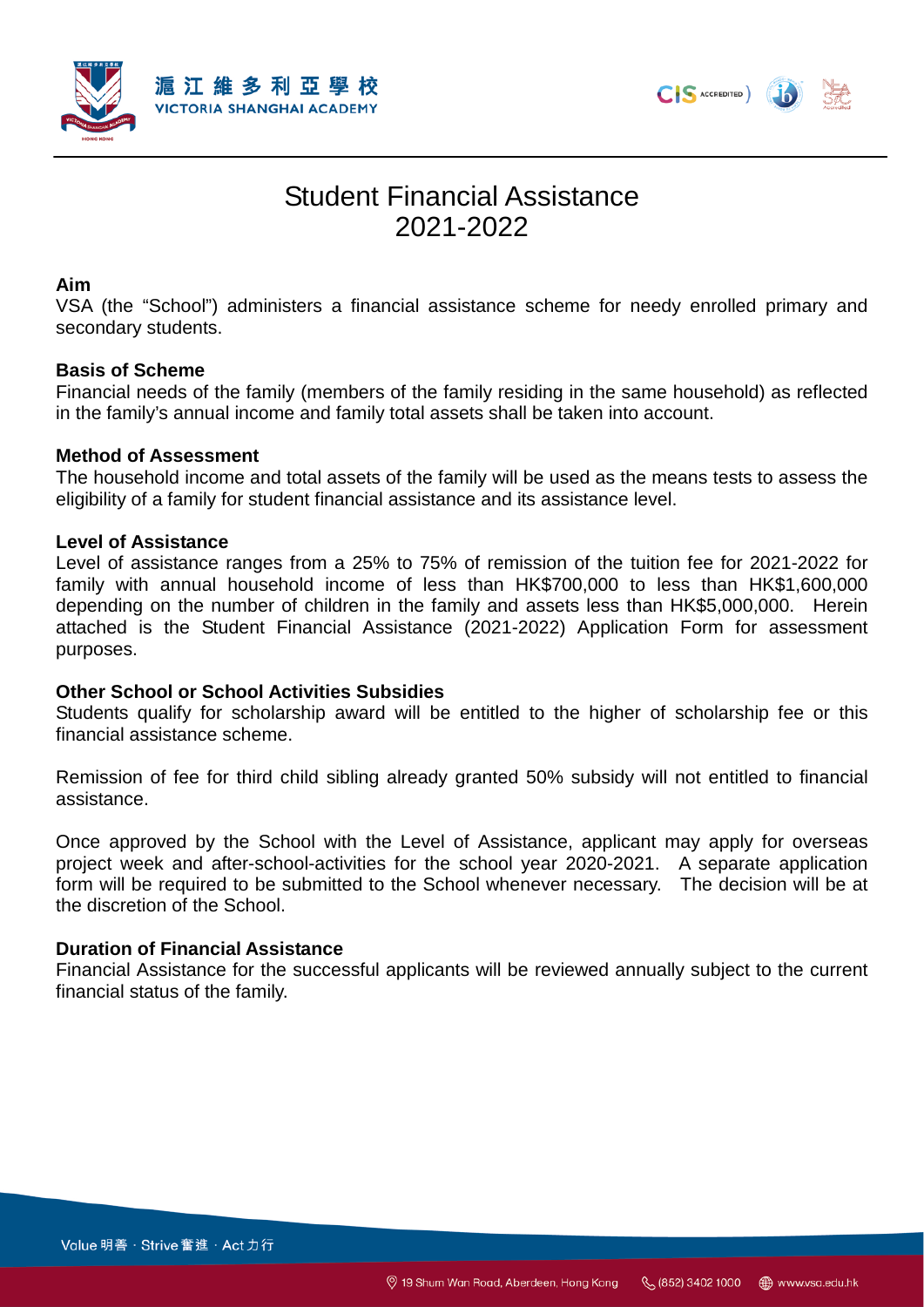



## **Application Method**

- 1. The applicant should complete and submit the application form to the School before deadline. The application deadline for the academic year 2021/2022 is **31st May 2021**.
- 2. Each family needs to submit one application only. Multiple applications from the same applicant will be voided and may lead to a delay in processing the application.
- 3. All data provided by the applicants in the application form must be supported by copies of relevant documents. Insufficient information/documents will delay in processing the application or even disqualified for further processing.
- 4. If necessary, the School will contact other government departments and organizations, including the employers of the applicant's family members, to authenticate any information related to the fee remission application.
- 5. Any misrepresentation of facts will lead to disqualification, refund in full of the financial assistance granted and possible prosecution. If there is overpayment due to error of calculation or assessment, applicants are liable to refund the overpaid amount.
- 6. If there is any inconsistency or ambiguity between the English version and Chinese translation, the English version shall prevail.

### **Emergency Financial Assistance**

If the financial circumstances of a family have changed adversely during the school year, the parent is still can launch an application to the School for fee remission any time during the school year.

#### **Review and Enquiries**

The above rules and policies will be reviewed from time to time and be amended by the School on the recommendation of the School's Finance Committee.

If all applications with relevant supporting documents should be submitted before the deadline and preliminary assessment results will be communicated to applicants on or before the end of July each year.

The School reserves the right of interpretation and final decision in case of any dispute.

For enquiries, please call 3402-1035 during office hours.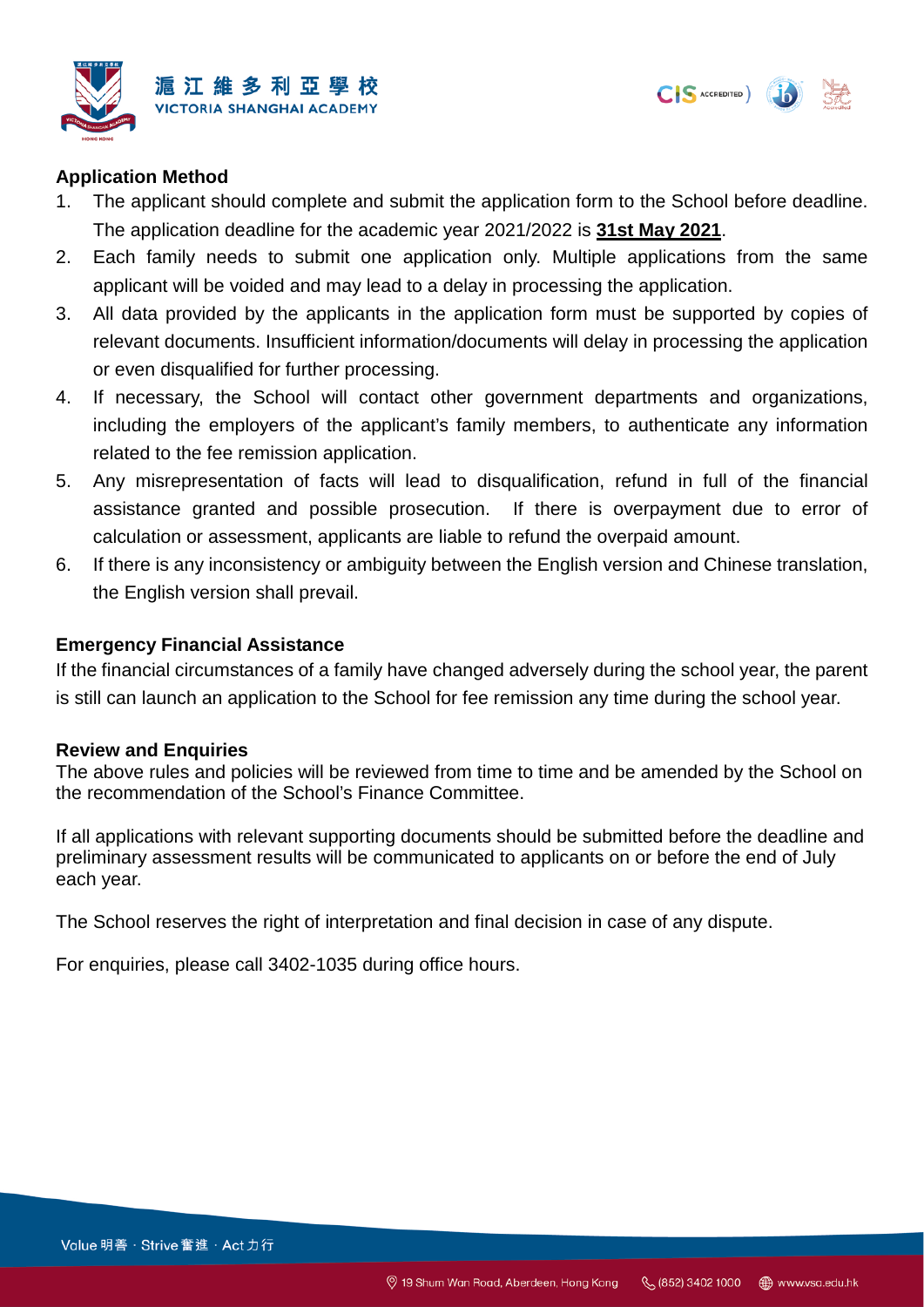



## **Student Financial Assistance (2021-2022) Application Form**

#### **Part I – Particulars of Applicant** *(Applicant must be parent of the student at VSA)*

| 1 Name (English)                                                               | Name (Chinese)                       |  |
|--------------------------------------------------------------------------------|--------------------------------------|--|
| 2 HKID Card Number                                                             |                                      |  |
| 3 Correspondence<br>Address<br>4 Daytime Contact<br>Number<br>5 Home Telephone | VSA E-mail Address<br>E-mail Address |  |

#### **Part II – Particulars of Family Members**

ľ

| A. Spouse<br>Name (English)<br><b>HKID Card Number</b>                                                          | (Not Requires if $\Box$ Deceased $\Box$ Divorced $\Box$ Separated)<br>Name (Chinese)                                                                                                                                                                                                                                                              |                                 |                                 |                |  |  |
|-----------------------------------------------------------------------------------------------------------------|---------------------------------------------------------------------------------------------------------------------------------------------------------------------------------------------------------------------------------------------------------------------------------------------------------------------------------------------------|---------------------------------|---------------------------------|----------------|--|--|
| 1 Name (English)<br><b>HKID Card Number</b>                                                                     | <b>B. Unmarried Children Residing with the family</b><br>Name (Chinese)<br>Current Status □ Under Education □ In Employment □ Unemployed / Other<br>□ I wish to apply for financial assistance for this child for 2021-22 who attended Primary /Secondary __________________at VSA                                                                |                                 |                                 | (Student no. ) |  |  |
| 2 Name (English)<br><b>HKID Card Number</b><br><b>Current Status</b>                                            | Name (Chinese)<br>$\Box$ Under Education $\Box$ In Employment $\Box$ Unemployed / Other<br>□ I wish to apply for financial assistance for this child for 2021-22 who attended Primary /Secondary _____________________at VSA                                                                                                                      |                                 |                                 | (Student no. ) |  |  |
| 3 Name (English)<br><b>HKID Card Number</b><br><b>Current Status</b>                                            | Name (Chinese)<br><u> 1989 - Johann John Harry Harry Harry Harry Harry Harry Harry Harry Harry Harry Harry Harry Harry Harry Harry H</u><br>$\Box$ Under Education $\Box$ In Employment $\Box$ Unemployed / Other<br>□ I wish to apply for financial assistance for this child for 2021-22 who attended Primary /Secondary ________________at VSA |                                 |                                 | (Student no. ) |  |  |
| C. Other Information                                                                                            |                                                                                                                                                                                                                                                                                                                                                   |                                 |                                 |                |  |  |
|                                                                                                                 | 1. Has a Financial Assistance been granted in previous year                                                                                                                                                                                                                                                                                       | $\Box$ Yes (If yes, _________%) |                                 | $\Box$ No      |  |  |
| 2. Has a Scholarship been granted in previous year                                                              |                                                                                                                                                                                                                                                                                                                                                   |                                 | $\Box$ Yes (If yes, _________%) | $\Box$ No      |  |  |
| $\Box$ Yes (If yes, _________%)<br>3. Has a Third Siblings Remission been granted in previous year<br>$\Box$ No |                                                                                                                                                                                                                                                                                                                                                   |                                 |                                 |                |  |  |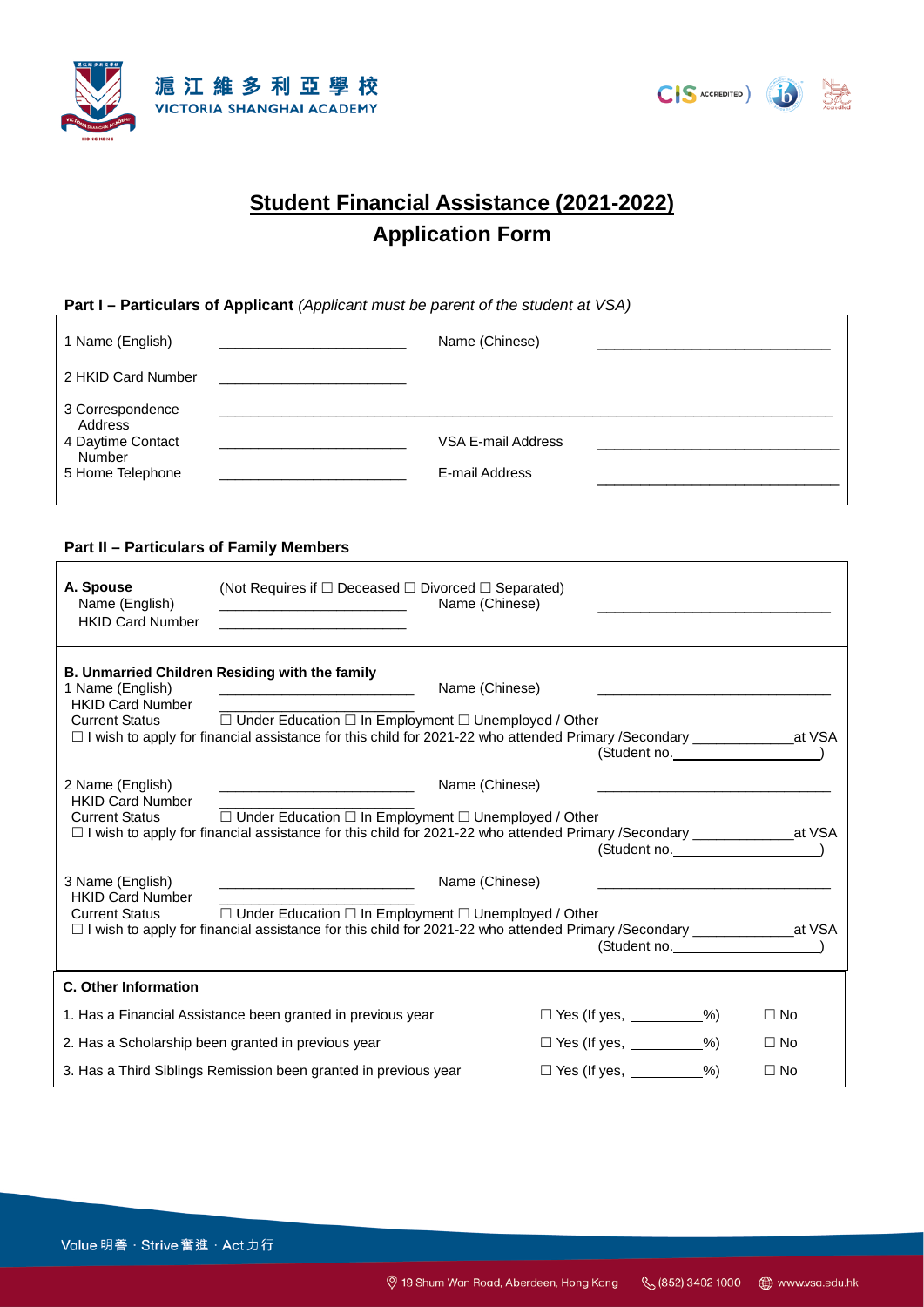



#### **Part III – Family Income**

Please provide information on you position, occupation and relevant income and those of your family members during the period from 1 April 2020 to 31 March 2021. If you or any family members have retired, become unemployed or was a housewife during the period, please specify the status and relevant duration. Additional sheet may be used if necessary.

|     | Applicant and Family Member                 | Position / occupation                                                                                    | Office Telephone | Total Annual Income<br>HK\$ |
|-----|---------------------------------------------|----------------------------------------------------------------------------------------------------------|------------------|-----------------------------|
| (a) | Applicant                                   |                                                                                                          |                  |                             |
| (b) | Spouse                                      |                                                                                                          |                  |                             |
| (c) | <b>Unmarried Child Residing</b><br>together |                                                                                                          |                  |                             |
| (d) | <b>Unmarried Child Residing</b><br>together |                                                                                                          |                  |                             |
| (e) | <b>Unmarried Child Residing</b><br>together |                                                                                                          |                  |                             |
| (f) | Other Income                                | Rental Income / Alimony /<br>Contribution from family, Relatives<br>or Friends /<br>Others (Pls specify: |                  |                             |
|     | Total $(a)+(b)+(c)+(d)+(e)+(f)$             |                                                                                                          |                  |                             |

#### **Part IV – Assets (where applicable)**

| <b>Principal Residence (owned by applicant)</b><br>Present market value of principal residence<br>Unpaid principals on first mortgage, second mortgage and /or equity loan<br>Monthly mortgage(s)/loan repayment(s) | HK\$ |
|---------------------------------------------------------------------------------------------------------------------------------------------------------------------------------------------------------------------|------|
| Principal Residence (rented by applicant)*<br>Monthly rental payment                                                                                                                                                |      |
| Other real estate (owned by applicant)<br>Present market value of other real estate<br>Unpaid principal on first mortgage, second mortgage and /or equity loan                                                      |      |
| <b>Bank Accounts</b><br>Total of parents' all bank accounts<br>Total of student's all bank accounts                                                                                                                 |      |
| <b>Investments</b><br>Investments market value (e.g.: stocks, bonds, mutual funds, etc.)                                                                                                                            |      |
| <b>Other Assets</b><br>Other assets market value (e.g.: private car, taxi etc.)                                                                                                                                     |      |

\*If housing is rented, please provide copy of the current rental agreement of your housing